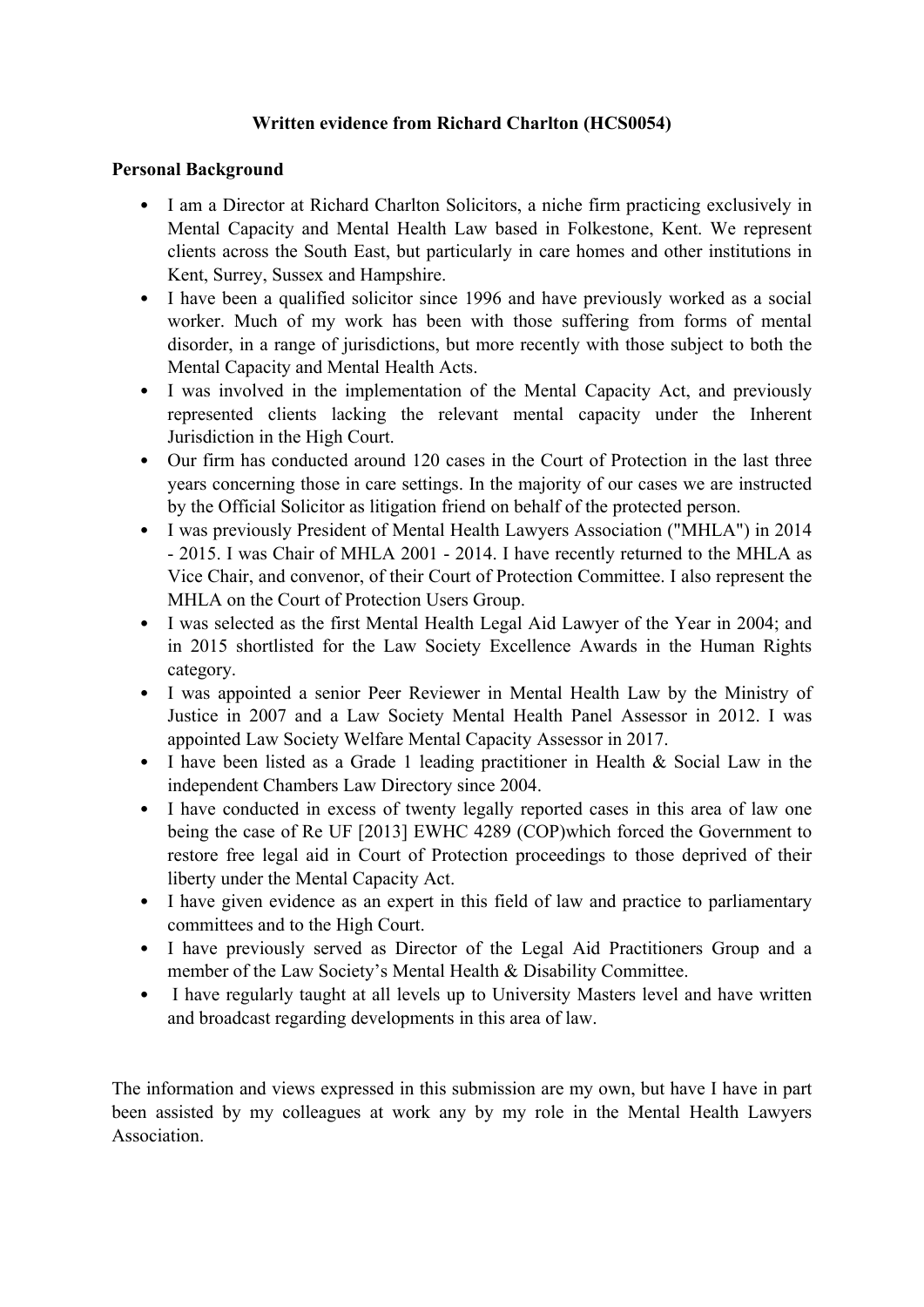# *What human rights issues need to be addressed in care settings in England, beyond the immediate concerns arising from the Covid-19 pandemic?*

Human Rights are at the heart of care settings, be they concerning those in care or nursing homes; or a form of care in the community. The subjects of these rights are often extremely vulnerable, frequently with diagnosis of dementia or learning disabilities, and sometimes with limited communication skills. A measure of civilisation in any society must be the way such rights are applied

### **Article 2**

An obvious very grave concern is the state's duty to preserve life as per Article 2. I understand that the committee has already considered the premature discharge of hospital patients to care homes at the commencement of the pandemic and how this endangered (and ended) many lives of residents which would not otherwise have been lost. I understand also that this issue will be considered further in the Government's inquiry on the pandemic, together with the delayed provision of protective clothing for staff, further allowing the endangerment of residents in care settings.

Decisions authorising Do Not Attempt Cardiopulmonary Rustication (DNACPR) also raised substantial concern. No standard form is nationally used for this, but such a decision is required to have the same components. A survey carried out by this firm indicated that on many occasions neither the protected person, nor members of the family, or other carers, had been consulted prior to the relevant DNACPR Form being signed, moreover that the subject of the form was classified as "frail" simply because they had dementia. A copy of our article on this point is appended here. Whilst it is understood that procedures are now being more regularly followed, in compliance with s4 MCA, vigilance is clearly still required, especially at a time when the care system is under great stress.

In order for life to be protected in care settings, care recipients require sufficient numbers of trained staff. It is clear that there are insufficient staff, for example [https://www.theguardian.com/society/2022/jan/15/vulnerable-adults-left-without-care-in](https://www.theguardian.com/society/2022/jan/15/vulnerable-adults-left-without-care-in-england-as-staff-crisis-worsens)[england-as-staff-crisis-worsens](https://www.theguardian.com/society/2022/jan/15/vulnerable-adults-left-without-care-in-england-as-staff-crisis-worsens)

This shortage applies in both residential and care settings. Clearly such a shortage puts lives at risk, and threatens "inhumane and de-grading treatment" for elderly and disabled clients by receiving inadequate care. Staff shortages impact Hunan Rights in other ways as well. Despite the easing of pandemic restrictions, many of our clients are denied access to the community, including visits to family members, because there are insufficient staff to support. In some cases clients in care homes are unable to source care to return to their homes, even if such care is privately funded, because of the lack of qualified care staff.

On inquiry of care home managers, a combination of the trauma of the pandemic; the shortage of EU staff post Brexit; and competing higher wages from other areas of employment are responsible for the staff shortage. It is understood that the Government is now taking steps to ease visa requirements for foreign staff to fill such vacancies but this is yet to show through in our areas of work.

[https://www.theguardian.com/society/2021/dec/24/uk-immigration-rules-to-be-ease-as](https://www.theguardian.com/society/2021/dec/24/uk-immigration-rules-to-be-ease-as-shortages-of-care-workers-worsen)[shortages-of-care-workers-worsen](https://www.theguardian.com/society/2021/dec/24/uk-immigration-rules-to-be-ease-as-shortages-of-care-workers-worsen)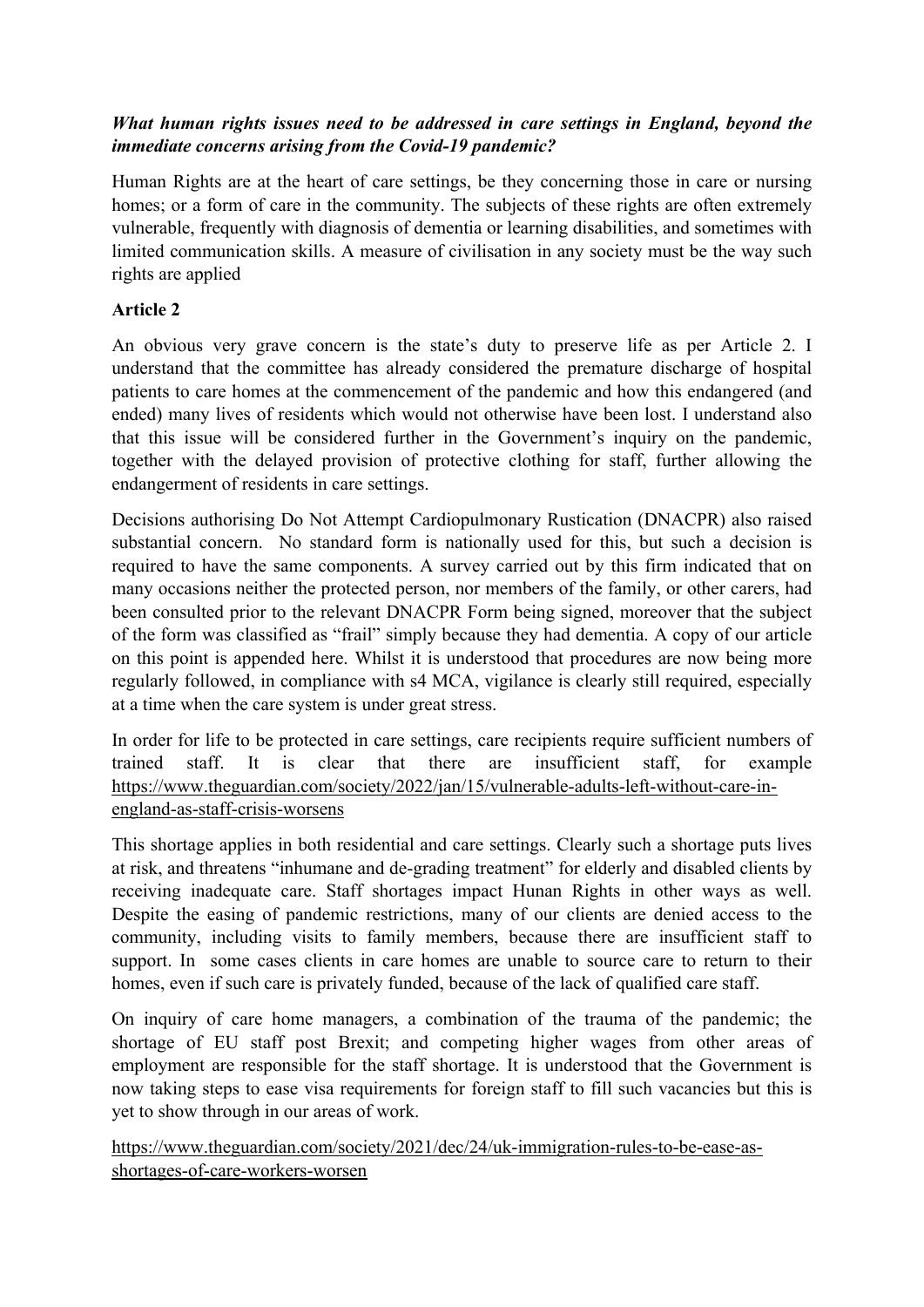### **Articles 5 & 8**

Access to rights regarding deprivation of liberty and a right to private life both need substantial strengthening in care settings. Regrettably it is often a lottery as to whether a resident is seen to deprived of his/her liberty (as opposed to being left de facto detained), and therefore obtain family/or professional advocacy assistance in challenging their deprivation of liberty in a care setting. However, as outlined below, those tasked with bringing cases to court often fail to refer such cases, frequently based on a mistaken view of the resident's best interests. Only a tiny percentage of those objecting to their detention in a care setting will ever see their case bought to court. I challenge any one to spend any period of time in a care home and not find a substantial number of residents indicating they want to get out and go home. Such sentiments may sometimes be fancible, or passing, but if you strip these away a sizeable number will want either the ability to go home, or simply to go out when they want.

A consistent concern of solicitors working to represent those in care settings is the difficulty detained residents have in accessing both their services and those of care or other advocates to challenge Art 5 deprivation of liberty issues and the right to private and family life (Art8).

There are around 500,000 people living in care home as at2020, [https://www.statista.com/statistics/1082379/number-of-people-living-in-care-homes-in-the](https://www.statista.com/statistics/1082379/number-of-people-living-in-care-homes-in-the-united-kingdom/)[united-kingdom/.](https://www.statista.com/statistics/1082379/number-of-people-living-in-care-homes-in-the-united-kingdom/)

...................................With bout 418, 000 in England and 25,000 in Wales, representing the English and Welsh jurisdiction. (Around 35,000 in Scotland and 12000 on Northern Ireland for completeness). It is unclear how many of these are detained but the number of legal aid applications to challenge detentions in such placements in detention in this period was 1897 (around another 700 legal aid certificates were issued for other issues, which also probably involve various elements of coercion or detention). This demonstrates an extremely small percentage of detained patients exercising their right to go to an independent court. In turn, however, whether such residents are recognised as meeting the "acid test" of detention starts with the care provider. If the provider takes the view that the client is detained, they refer the case for assessment for a standard authorisation under SchA1 of the MCA, whilst in the interim providing an urgent authorisation. Many of cases where we represent residents include a period where the client has been de facto detained. Once a resident is detained under a standard authorisation, then they should receive support either from an appointed family member or an independent advocate appointed by the responsible authority (effectively the local authority) to bring a case to the Court of Protection. In a significant numbers of cases, regrettably, such advocates act as gatekeepers from making any such referral, even if the resident is objecting.

### *Legal aid implications*

The availability of legal aid is another major barrier for those detained and objecting to this in a care setting. For those who are detained under a "standard authorisation" under Sch A1 MCA in a registered care home, nursing home, or hospital, means-free legal aid is available to bring a case in the Court of Protection.

However, for those detained in supported living or in a community setting, only means-tested legal aid is available for applications under s16 MCA. Given severe financial restrictions on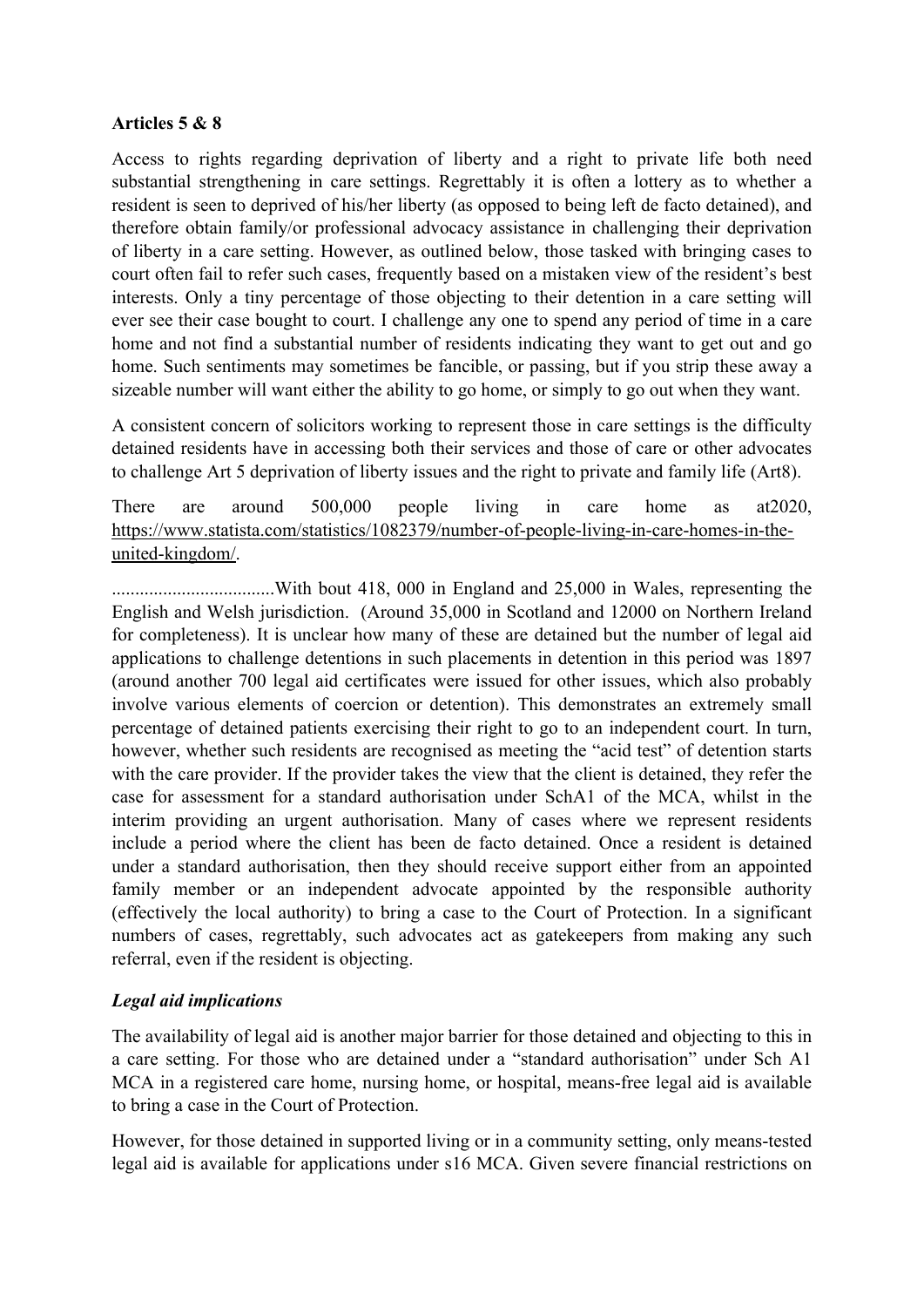legal aid eligibility substantial payments generally have to be paid after £3000 worth of savings, with all legal aid ceasing to be available after £8000 of capital. This Government has indicated it will review such restrictions, yet they currently remain effectively denying many of those objecting to their detention any access to an independent court. Recently the situation has got worse regarding such eligibility restrictions as there has been a dramatic increase in those detained in supported living as housing benefit is payable, thereby reducing costs; and, in the pandemic, the inability of detained residents to spend their benefits or other income, artificially raising their capital so that exceed the financial limit.

Sometimes cases yo-yo when a client whose case commenced as detained resident in a care home, and therefore with means-free legal aid,; however during the proceedings she or he gets transferred to supported living and is no longer eligible for legal aid. Frequently proceedings are then delayed (these of course should be speedy to comply with Article 5) whilst a fresh application for legal aid is made and the decision as to whether the client's ongoing proceedings should be paid from savings of say £10000. And, of course, the client will have to start paying a sizeable monthly contribution even if they have savings more than £3000 in many cases, with these payments frequently distressing the client, who will sometimes say they did not chose to be locked up.

The government has recently delayed further the introduction of the Liberty Protection Standards (LPS), due in April of this year. No new date has yet to be announced. It is very difficult to see how effective these will be in practice without sight of the new Code of Practice. However, the role of the care home manager, and the effectiveness of the professional advocacy service will be critical. There appears an assurance that means-free legal aid will be available for challenges to the Court of Protection. However, most surprisingly the Department of Health on their Impact Assessment of LPS, appears to consider that the number of challenges will decline to 0.5% of those detained. This would seem a disturbing low number of cases, and equally disturbing are the limited resources consequentially allocated to the appeals process.

Of further note with respect to legal aid and the Court of Protection, is that due to restrictive changes in legal aid availability for judicial review, there are far fewer such challenges with respect to public law decisions under the Care Act 2014. Indeed, recent figures released by the Legal Aid Agency indicate that such cases have all but collapsed. Care Act decisions are of course critical in supporting the private lives of many vulnerable people, and this new restriction must be considered with great alarm. The lack of adequate community support reflects back up the chain to hospitals and care homes, and, of course, failures in community care mean that detention in an institution for many becomes more likely.

An additional implication of the collapse of judicial review challenges is that the Court of Protection is called on more often with respect to inadequate community support for the protected party, albeit that that this court does not have the powers of the Administrative Court to order certain provisions, or at least that public law decisions are re-made. The result is that the Court of Protection frequently does what it can to pressure the relevant public bodies (frequently the local authority) with respect to improving community care support, but also that that Court takes longer to make a final determination on account of inadequate Care Act decisions.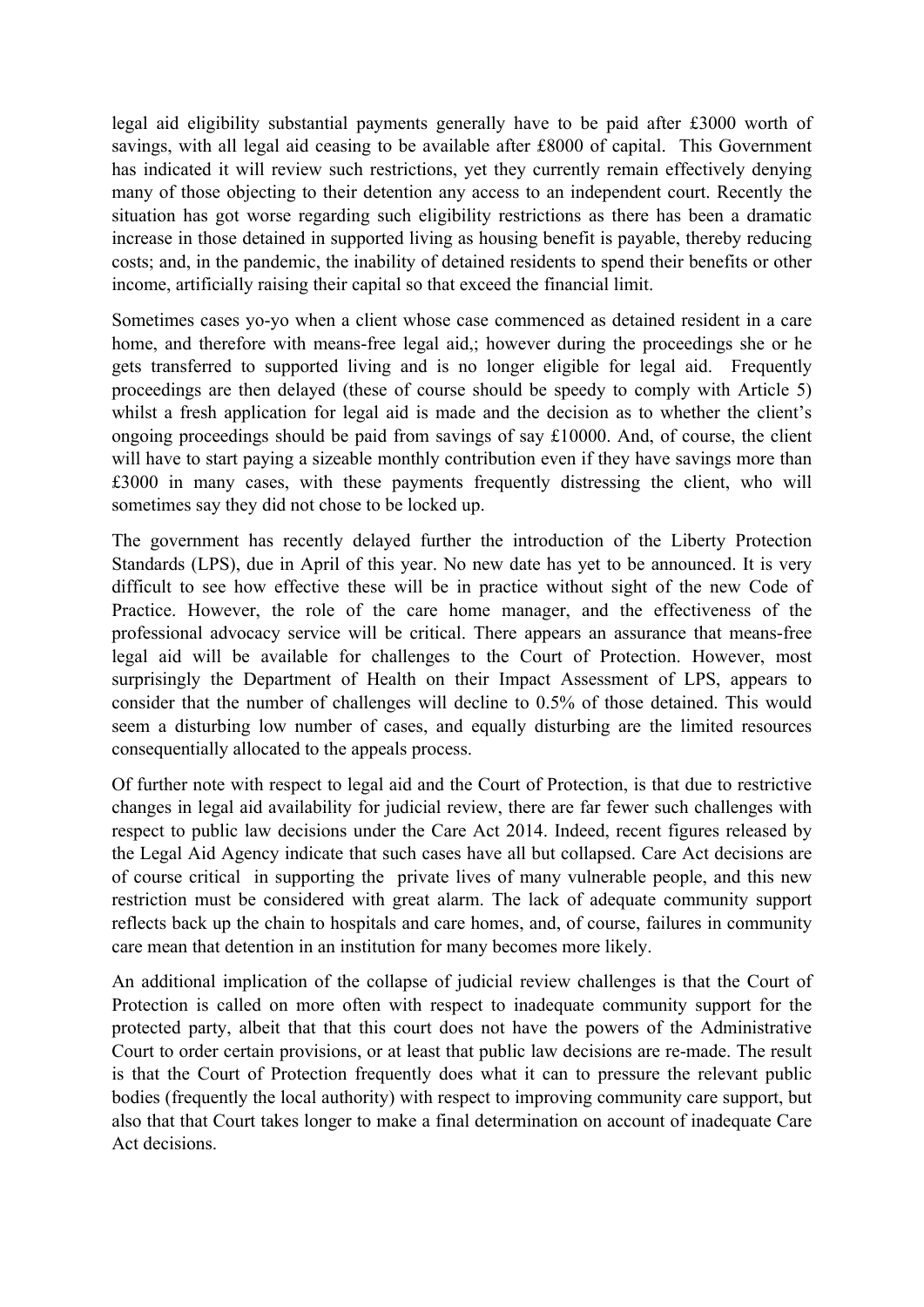The availability of access to an independent court for those detained under the MCA is in stark contrast to those detained under the Mental Health Act, where means-free legal aid is always available, and where a statutory referral system means that almost everyone subject to the detention, or restriction, under the Act must have a review by the independent court, the Mental Health Tribunal, on a regular basis.

### *How effective are providers at respecting the human rights of people under their care?*

Clearly there is considerable variety in the levels of protection of human rights. Issues raising Art 2 breaches are referred to above, and certainly some care homes have been better in managing infection control than in others.

DNRCPR was mentioned above in the context of Art 2. These decisions were made by medical staff. However, it is of concern that many providers, in our experience, did not appear to intervene in this decision or alert family members, although we accept this is a very small sample.

Providers took a very cautious view to allowing access by family members to care residents. Whilst such caution might be understandable regarding the covid risk and the protection of life, it frequently exceeded what was being advised by the Department of Health. Such lack of access was often extremely distressing for both family members and the care home residents; and in our view was a factor in further dementia decline and premature death in such residents. Some care homes did respond by building "summer houses" or "pods" outside, although this was frequently belated. Of course, concerned family members are frequently the best advocates that a vulnerable care home resident can have.

Unfortunately, electronic communication by ipad or computer took a long time to be established with many care providers. It was a surprise that most homes appeared to have no such equipment in any event and weeks passed as the pandemic progressed without some provision in many cases. This lack of any form of ipad etc impacted on those of us attempting to enforce residents access to rights, including specialist advocates and solicitors. On occasion my firm had to obtain orders from the court that a provider obtain an ipad in order to ease communication. In the interim it was frequently extremely distressing for vulnerable clients, frequently with various degrees of impairment, to attempt to talk to someone they had never met, or could not remember on the telephone. Such conversations would of course usually be without privacy.

As solicitors acting for vulnerable care home residents, we became more reliant on care home records to understand the condition of our clients as we were not able to visit them in person. However, despite court orders, care homes were frequently very slow to respond. Whilst, at one level, this might be understandable given pandemic conditions, many care home managers failed to appreciate the ongoing significance of Art 5 challenges by their residents. Records at care homes need to be comprehensive, evidence of matters not referred to is often submitted. It takes extensive forensic examination to work the real picture out. Also, there should be clear indicators as to when safeguarding alerts should be raised. Often the same incidents that have previously taken place without any action became subjects of safeguarding investigations when cases come under scrutiny through this disclosure.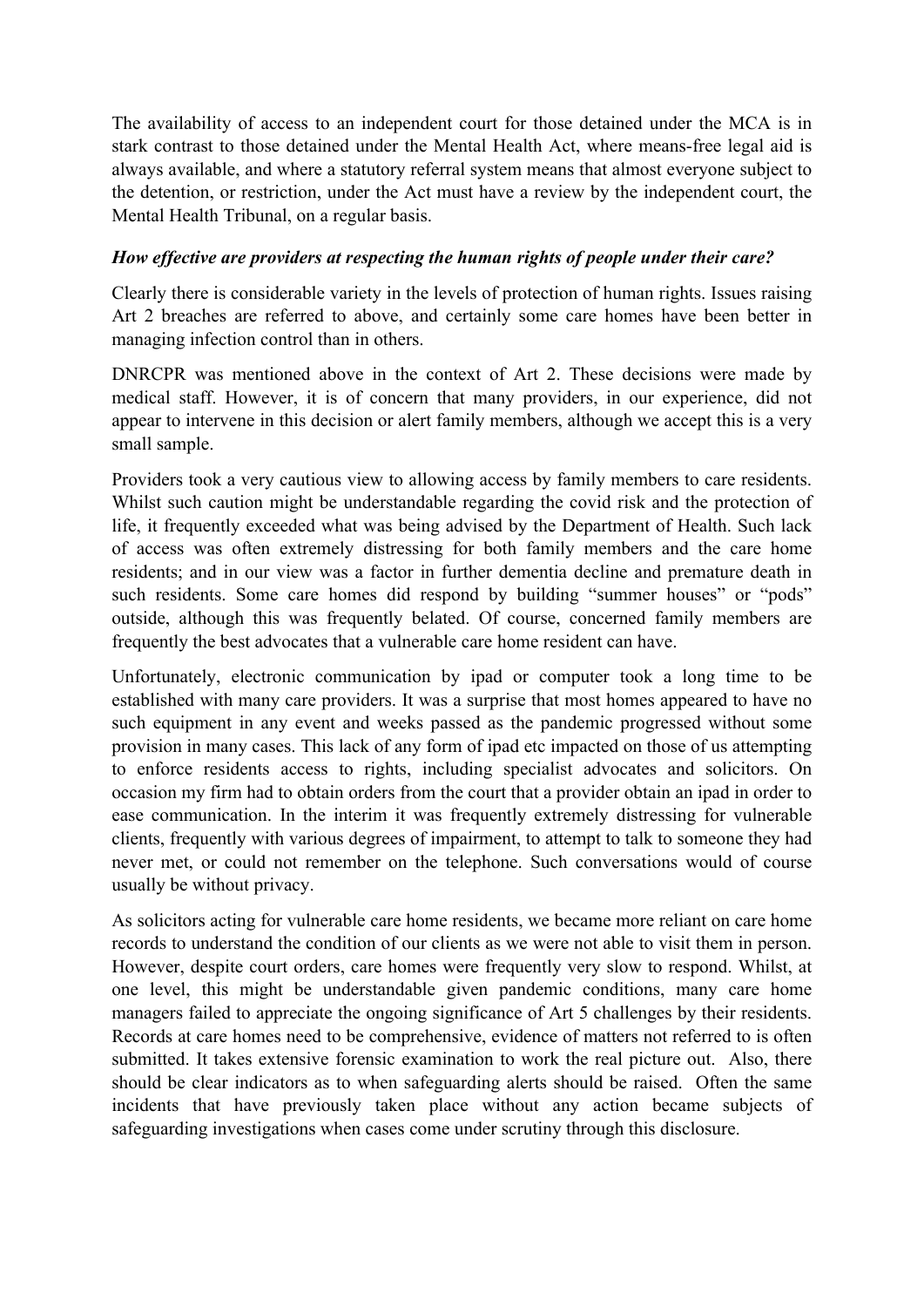With regards to ongoing Art 5 challenges in the Court of Protection, we have to acknowledge the exemplary steps that this court has taken in the pandemic. From early in the pandemic, the President made it very clear of the ongoing significance and priority of the court's work, especially with regards to this detained under the MCA. In tandem with this, all in the court, from the judiciary to the administrative staff, have pulled out all the stops to ensure this was a priority. We now regularly receive emails from the court throughout the weekend to reduce the backlog in this vital work. And, in the meantime, the court has shifted from a paper-based jurisdiction, at the beginning of the pandemic, to an electronic one; with video hearings quickly being established in preference to telephone ones. All this has happened despite a lack of adequate investment in the court service, but has clearly been possible because of the commitment of those involved.

In addition, remote hearing may assist the Court of Protection to sometimes discharge its duties more quickly to have at least remote directions hearing. However, where the protected party needs to attend court then a return to in-person hearings will generally be preferable to allow full participation in the court process.

Whether these changes equip the Court of Protection for the arrival of the LPS, however, will be another question.

## *How effective are regulators in protecting residents from human rights breaches and in supporting patients and residents who make complaints about their care provider?*

We are aware that Care Quality Commission responded to a number of complaints during the pandemic and in our view provided an adequate role. We are aware that the CQC has added covid/health assessments to their work, which has provided a useful prompt/requirement for care and nursing homes. However, in the pandemic, direct access by the CQC was at times more limited.

In addition, we are aware of prompt action by the local government ombudsman with respect to local authority breaches.

However, we should add that those in bespoke community settings, and supported living, are not registered with the CQC, and the onus is on the local authority to both see that any detention is authorised, perhaps through the Re X procedure. Regrettably local authorities are often behind in such authorisations, and in our experience it is quite common for residents to be unauthorised for an extended period of time. Unfortunately, as a result of case law, claims under the Human Rights Act for such unlawful detention frequently only attract nominal damages, particularly where the person would be otherwise detained which, in turn, provides little incentive for the relevant public bodies to prioritise authorising the detention.

### *What lessons need to be learned from the pandemic to prevent breaches of human rights legislation in future?*

Clearly lessons as to infection control, and the significance of this in care and nursing homes, are essential in the preservation of life in care settings.

In addition, the essential requirement for family access to residents, as now, in part being catered for by "summer house" arrangements. Family members need not just physical contact with their loved one, but also need to properly assess their physical and mental condition.